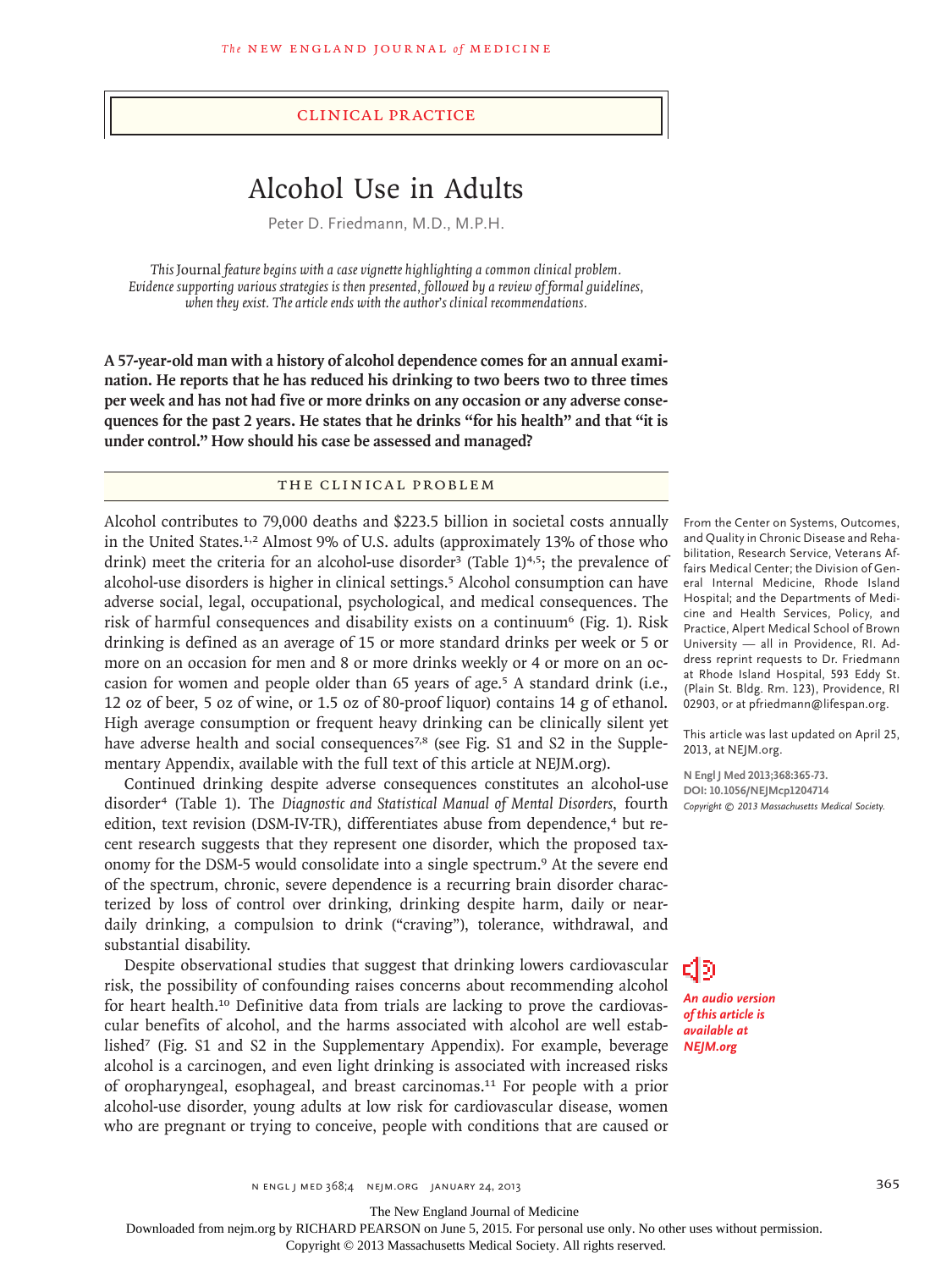#### **key Clinical points**

#### **alcohol use in adults**

- Consuming 15 or more standard drinks per week or 5 or more on an occasion, for men, or 8 or more drinks weekly or 4 or more on an occasion, for women and people older than 65 years of age, confers a risk of alcohol-related harm.
- Drinking at these risk levels can be clinically silent, so clinicians should screen adults with validated questionnaires about consumption.
- When risk drinking is suspected, the clinician should, at a minimum, assess the consumption pattern, adverse consequences (including alcohol-related health problems and criteria for an alcohol-use disorder), and readiness to change drinking.
- Brief interventions can reduce alcohol consumption and adverse consequences in risk drinkers without alcohol dependence.
- Pharmacotherapy with brief medical-management counseling can reduce heavy drinking in persons with alcohol dependence.
- Clinicians should monitor and manage risk drinking and alcohol-use disorders longitudinally.

exacerbated by alcohol (Table S1 in the Supplementary Appendix), and people who are going to operate a vehicle or machinery, the risks of drinking outweigh any supposed health benefits.

#### STRATEGIES AND EVIDENCE

# **Screening**

**Remission and Recovery**

The DSM-IV-TR definition of remission from dependence is based only on consequences and does not require abstinence.<sup>4</sup> Full remission (i.e., no consequences) differs from partial remission (fewer than three consequences after 1 month of no consequences). Remission is considered to be "early" after 1 month and "sustained" after 12 months.4 Of U.S. adults with prior alcohol dependence, 52% continue to drink with consequences, 18% abstain completely, 12% remain heavy drinkers without consequences, and only 18% drink within lower-risk limits.12 A longterm study showed that only 11% of men with alcohol dependence maintained nondependent drinking over a period of 50 years.<sup>13</sup> Persons with alcohol dependence who have impaired self-control, severe alcohol problems, or affective symptoms are less likely than those without these features to maintain controlled drinking.<sup>14</sup> The term "recovery," as used in Alcoholics Anonymous (AA), can be defined as abstinence and active involvement in mutual support or treatment. In one study, 62% of persons with such involvement remained in remission at 3 years, as compared with only 43% of persons who did not receive help.<sup>15</sup> Only one quarter of persons with alcohol dependence ever receive treatment.<sup>16</sup>

Health care providers should screen for and counsel risk drinkers as part of routine medical and preventive care. Risk drinking is often asymptomatic, so screening tools that elicit consumption patterns have supplanted older ones that focused on consequences. The National Institute on Alcohol Abuse and Alcoholism (NIAAA) recommends that adults be screened annually with a validated self-report tool<sup>5</sup>; several brief tools have been validated in clinical settings (Table 2).5,17-19 Medicare covers this screening, plus up to four visits in 12 months to counsel those with positive screening results. If universal screening is not feasible, then inquiry about alcohol use should be prompted by the presence of conditions, symptoms, or signs associated with alcohol use (e.g., sleep disturbance, erectile dysfunction, and hypertension)<sup>20</sup> (see Table S1 in the Supplementary Appendix for a comprehensive list).

## **Assessment and Diagnosis**

When risk drinking is suspected, the assessment should include consumption pattern, criteria for alcohol-use disorders (Table 1), alcohol-related health problems (Table S1 in the Supplementary Appendix), and readiness to change drinking. Evaluation of consumption includes the typical number of days per week on which alcohol is consumed, the number of standard drinks consumed on a typical day, the maximum number of

The New England Journal of Medicine

Downloaded from nejm.org by RICHARD PEARSON on June 5, 2015. For personal use only. No other uses without permission.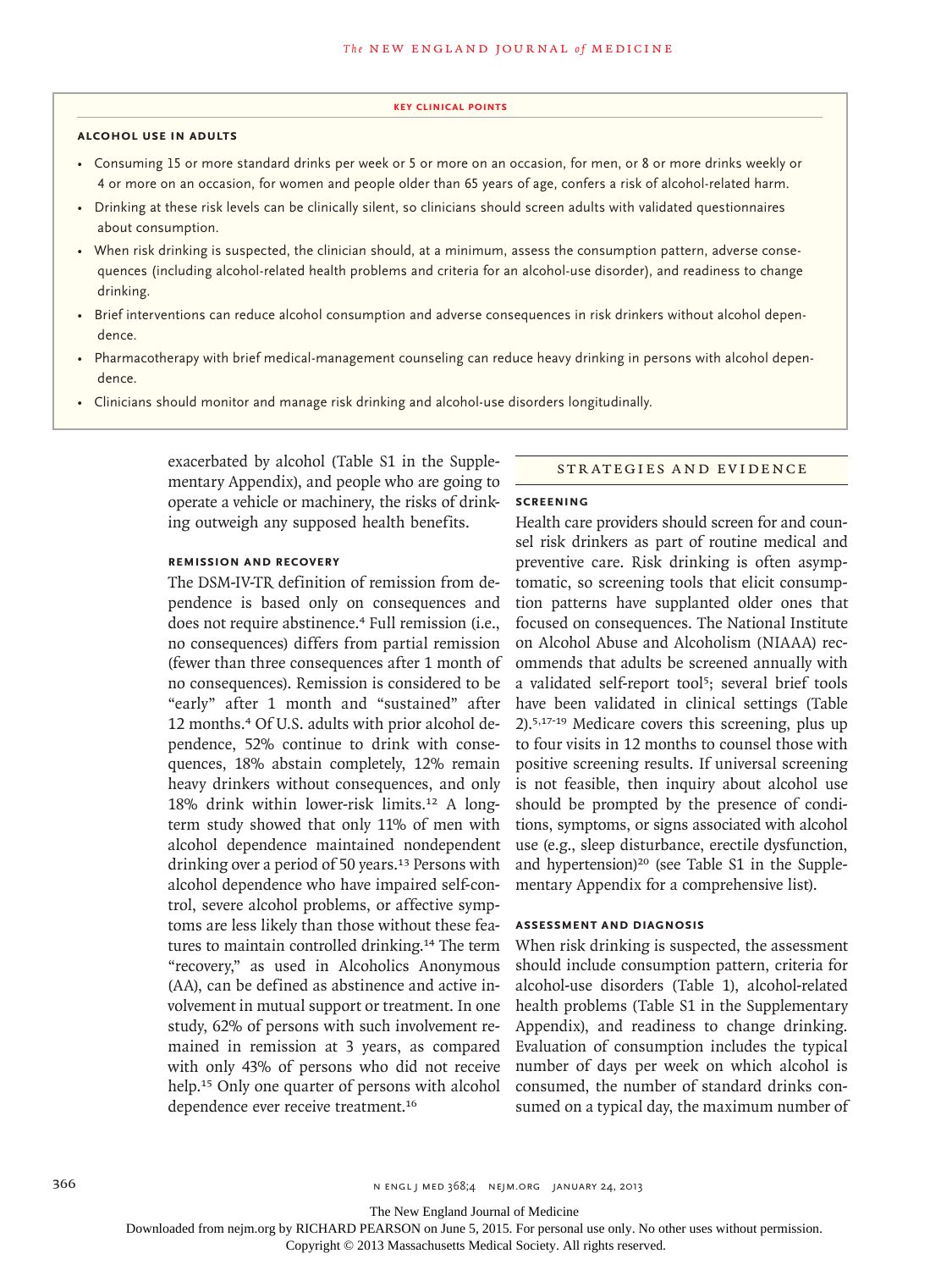standard drinks consumed on an occasion, and the number of days per month of heavy drinking (five or more drinks for men and four or more for women). Frequent heavy drinking or high severity scores on screening tools are associated with an alcohol-use disorder. For example, a score of 7 to 9 on the Alcohol Use Disorders Identification Test–Consumption Questions (range, 0 to 12, with higher scores indicating risk drinking) (Table 2) is associated with a likelihood ratio of more than 3 for alcohol dependence.<sup>21</sup> In patients with positive screening results for risk drinking, a report of drinking in physically hazardous situations or drinking more or for longer than intended is 94 to 95% sensitive and 62 to 77% specific for an alcohol-use disorder.<sup>22</sup> Brief assessment can also include a symptom checklist (Table 1).

For patients with an alcohol-use disorder, either current or past, the history taking should include dates, duration, and type of prior substance-use treatment; other substance use; involvement in support groups; attempts to cut back and periods of sobriety; the circumstances surrounding recurrent drinking; and the recovery environment  $-$  i.e., whether the patient has a supportive place to live (e.g., with sober, supportive family members) and a structured daily life (e.g., regular employment or school attendance). This information is useful in identifying triggers for drinking and helping the patient devise strategies to avoid the triggers and thus reduce the risk of relapse<sup>23</sup> (Table S2 in the Supplementary Appendix).

Much research on behavioral change supports the idea that assessment of the patient's motivation to change is an essential bridge from screening to brief intervention.24 A simple approach is to ask, "On a scale of 0 to 10, how ready are you to make a change right now in your drinking?" with 10 indicating ready to change right now, and 0 not ready to consider a change.<sup>24</sup> During a brief intervention, this scale can be used to elicit self-motivating statements. If the patient rates his readiness as 3, the clinician can inquire, "Why did you not say 0?" which will prompt the patient to voice reasons for considering a change. Discussion of how drinking and its consequences may conflict with the patient's beliefs, values, and goals may also build motivation.<sup>24</sup>

#### **Table 1. Checklist of DSM-IV-TR Criteria for Alcohol-Use Disorders.\***

#### **Criteria for alcohol abuse**

- The patient's drinking has repeatedly caused or contributed to one or more of the following adverse consequences in the past 12 months:
	- Risk of bodily harm (e.g., drinking and driving, operating machinery, or swimming)
	- Problems with relationships (family or friends)
	- Interference with home, work, or school role obligations
	- Arrests or other legal problems

#### **Criteria for alcohol dependence**

- The patient has had three or more of the following behavioral or physiological consequences in the past 12 months:
	- Behavioral consequences (loss of control or preoccupation)
		- Has repeatedly exceeded drinking limits
		- Has not been able to cut down or stop (repeated failed attempts)
		- Has continued drinking despite recurrent physical or psychological problems
		- Has spent a lot of time drinking (or anticipating or recovering from drinking)
		- Has spent less time on activities that had been important or pleasurable

Physiological consequences

- Has shown tolerance (needed to drink a lot more to get the same effect)
- Has had signs of withdrawal (tremors, sweating, nausea, or insomnia when trying to quit or cut down)

#### **Brief Interventions**

Brief interventions provide nonjudgmental, individualized feedback about drinking and its potential harms, recommendations about lowerrisk drinking, negotiation of an acceptable goal for changing risk drinking, and arrangement of follow-up to assess progress toward the goal. If the assessment does not identify high-risk features, reducing consumption to a level below the threshold for risk is a reasonable goal. Metaanalyses of randomized trials in primary care settings have shown that brief interventions reduce consumption in risk drinkers without alcohol dependence; these interventions have also been reported to reduce alcohol-related harms and mortality.<sup>25</sup> Data regarding the efficacy of brief interventions are less consistent in acute

The New England Journal of Medicine

Downloaded from nejm.org by RICHARD PEARSON on June 5, 2015. For personal use only. No other uses without permission.

<sup>\*</sup> The criteria are based on the *Diagnostic and Statistical Manual of Mental Disorders*, fourth edition, text revision (DSM-IV-TR).<sup>4</sup> A patient who meets the criteria for both abuse and dependence is considered to have dependence, the more severe disorder. The table is adapted from the DSM-IV-TR and information from the National Institute on Alcohol Abuse and Alcoholism.<sup>5</sup>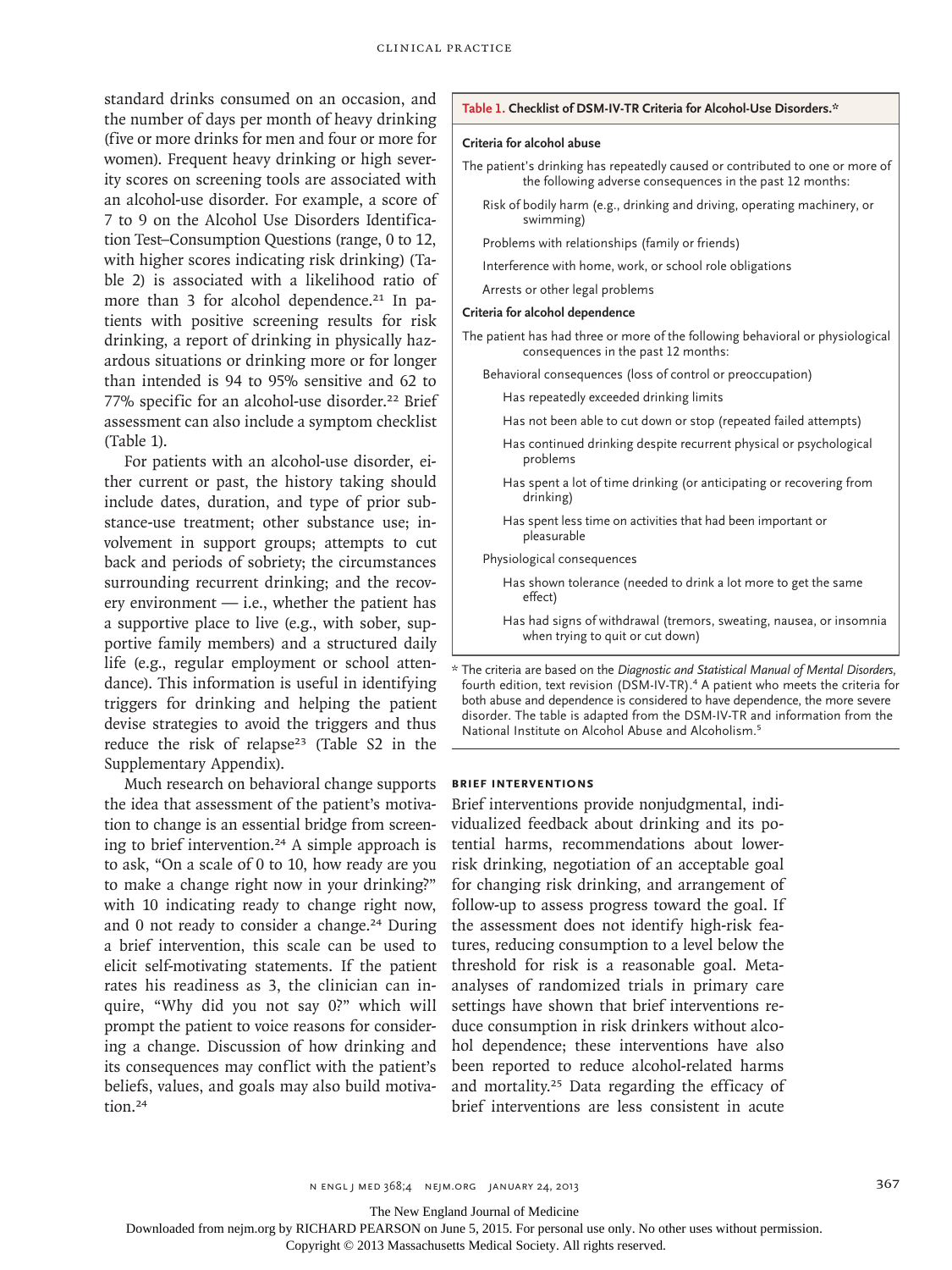

and 8 or more drinks weekly or 4 or more on an occasion for women and people older than 65 years of age.<sup>5</sup> Persons in remission from an alcohol-use disorder remain at risk for recurrent drinking and adverse consequences.

care settings where alcohol dependence predominates.26,27

Randomized clinical trials have shown that online interventions that assess drinking patterns and provide normative feedback can modestly reduce risk drinking.<sup>28</sup> As with any brief intervention, follow-up care should focus on reinforcing success or providing a referral for specialty treatment if the patient cannot stop or cut back.

## **Supervised Withdrawal**

Supervised withdrawal is used to manage acute withdrawal and its complications, ensure a supportive environment in which to initiate sobriety, and link the patient to specialty treatment. Most patients with alcohol dependence can withdraw without supervision or medication. For patients in mild-to-moderate withdrawal and for those who live in an unstable environment for recovery, clinically managed residential detoxification programs deliver supportive care; some are medically supervised and provide medication. A medically monitored inpatient or residential setting is appropriate for patients at risk for severe withdrawal (e.g., persons with acute medical illness, an age of 60 years or older, misuse of sedative hypnotic agents, daily consumption of 20 or more standard drinks, or a history of severe withdrawal, seizures, or alcohol withdrawal delirium), for whom long-acting or intermediate-acting benzodiazepines are the standard of care.<sup>29</sup> Symptomtriggered doses of benzodiazepines administered by trained personnel using a withdrawal-severity tool are preferable to fixed doses, except for patients who are unable to communicate, those receiving medications that mask withdrawal manifestations (e.g., beta-adrenergic antagonists), and those at highest risk for severe withdrawal (who should receive medical care in a hospital).

### **Specialty Treatment**

Specialty treatment provides a supportive, structured environment for early sobriety, psychosocial counseling, and facilitated mutual support. High-quality specialty providers also address medical problems and psychological and social instability and initiate alcohol pharmacotherapy. Specialty treatment should be longitudinal and comprehensive, with adjustment in intensity and setting according to the severity of the disorder, coexisting conditions, treatment response, and the recovery environment. Most specialty treatment is delivered in a regular outpatient setting, but persons with an unstable recovery environment or a severe alcohol-use disorder can require

368 **N ENGL J MED 368;4 NEJM.ORG JANUARY 24, 2013** 

The New England Journal of Medicine

Downloaded from nejm.org by RICHARD PEARSON on June 5, 2015. For personal use only. No other uses without permission.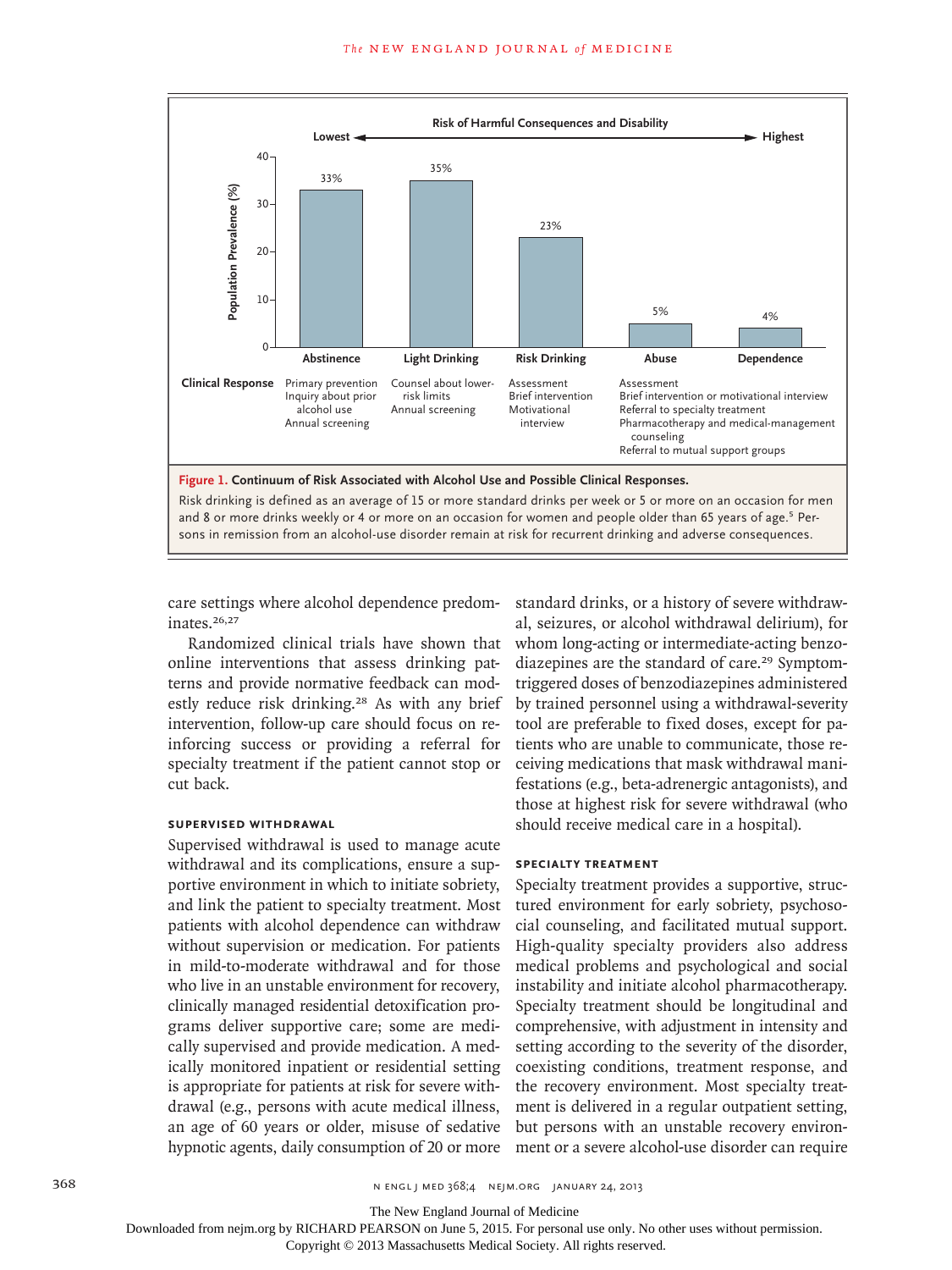| Table 2. Brief Self-Report Screening Tests for Risk Drinking.                                                       |                                                                       |                                                              |
|---------------------------------------------------------------------------------------------------------------------|-----------------------------------------------------------------------|--------------------------------------------------------------|
| Test                                                                                                                | <b>Positive Result</b>                                                | <b>Test Characteristics</b>                                  |
| Single item <sup>5,17</sup>                                                                                         |                                                                       |                                                              |
| How many times in the past year have you had five (four for women)<br>or more drinks in a day?                      | $\geq$ 1 time                                                         | 82% sensitive, 79% specific for<br>unhealthy use             |
| Alcohol Use Disorders Identification Test-Consumption Questions<br>(AUDIT-C) <sup>18</sup>                          |                                                                       |                                                              |
| Question 1: How often did you have a drink<br>containing alcohol in the past year?                                  | For women, $\geq$ 3 points; for men,<br>≥4 points; a score of 7 to 10 | 73% sensitive, 91% specific for<br>alcohol-use disorder: 86% |
| Never: 0 points                                                                                                     | suggests alcohol dependence                                           | sensitive, 89% specific for<br>alcohol dependence            |
| Monthly or less: 1 point                                                                                            |                                                                       |                                                              |
| Two to four times per month: 2 points                                                                               |                                                                       |                                                              |
| Two or three times per week: 3 points                                                                               |                                                                       |                                                              |
| Four or more times per week: 4 points                                                                               |                                                                       |                                                              |
| Question 2: How many drinks did you have on a typical day<br>when you were drinking in the past year?               |                                                                       |                                                              |
| One or two: 0 points                                                                                                |                                                                       |                                                              |
| Three or four: 1 point                                                                                              |                                                                       |                                                              |
| Five or six: 2 points                                                                                               |                                                                       |                                                              |
| Seven to nine: 3 points                                                                                             |                                                                       |                                                              |
| Ten or more: 4 points                                                                                               |                                                                       |                                                              |
| Question 3: How often did you have six or more drinks (four<br>or more for women) on one occasion in the past year? |                                                                       |                                                              |
| Never: 0 points                                                                                                     |                                                                       |                                                              |
| Less than monthly: 1 point                                                                                          |                                                                       |                                                              |
| Monthly: 2 points                                                                                                   |                                                                       |                                                              |
| Weekly: 3 points                                                                                                    |                                                                       |                                                              |
| Daily or almost daily: 4 points                                                                                     |                                                                       |                                                              |
| Quantity, frequency, maximum <sup>5,19</sup>                                                                        |                                                                       |                                                              |
| Question 1: On average, how many days per<br>week do you drink alcohol?                                             | For men, >14 drinks per week or<br>>4 per occasion; for women         | 83% sensitive, 84% specific for<br>alcohol abuse or depen-   |
| Question 2: On a typical day when you drink,<br>how many drinks do you have?                                        | or persons >65 yr of age,<br>>7 drinks per week or >3<br>per occasion | dence in the past year                                       |
| Question 3: What is the maximum number of drinks you had<br>on any given occasion during the past month?            |                                                                       |                                                              |

intensive outpatient treatment, day-hospital treatment, or residential treatment. Counseling can be provided in group, individual, couples, or family sessions. A systematic review of seven multisite studies of treatment for alcohol-use disorders showed that 17 to 33% of patients were abstinent in the year after a single treatment episode, and another 7 to 12% reduced their drinking and no longer had adverse consequences.<sup>30</sup>

Specialty treatment should be recommended if the assessment shows any alcohol-use or drug-use disorder, continued use despite consequences (including medical contraindications), or unsuccessful attempts to stop or cut back. Clinicians should

preferentially refer patients to programs that use approaches proved to be effective in randomized trials, such as motivational-enhancement therapy, cognitive-behavioral therapy, 12-step facilitation therapy, community-reinforcement approach, behavioral couples therapy, and pharmacotherapy.<sup>30</sup>

### **Pharmacotherapy**

Medications approved by the Food and Drug Administration (FDA) for the treatment of alcohol dependence are disulfiram, acamprosate, and two forms of naltrexone (oral and extended-release injectable). All are modestly effective<sup>31-34</sup> but greatly underused.35 Table 3 lists their mecha-

The New England Journal of Medicine

Downloaded from nejm.org by RICHARD PEARSON on June 5, 2015. For personal use only. No other uses without permission.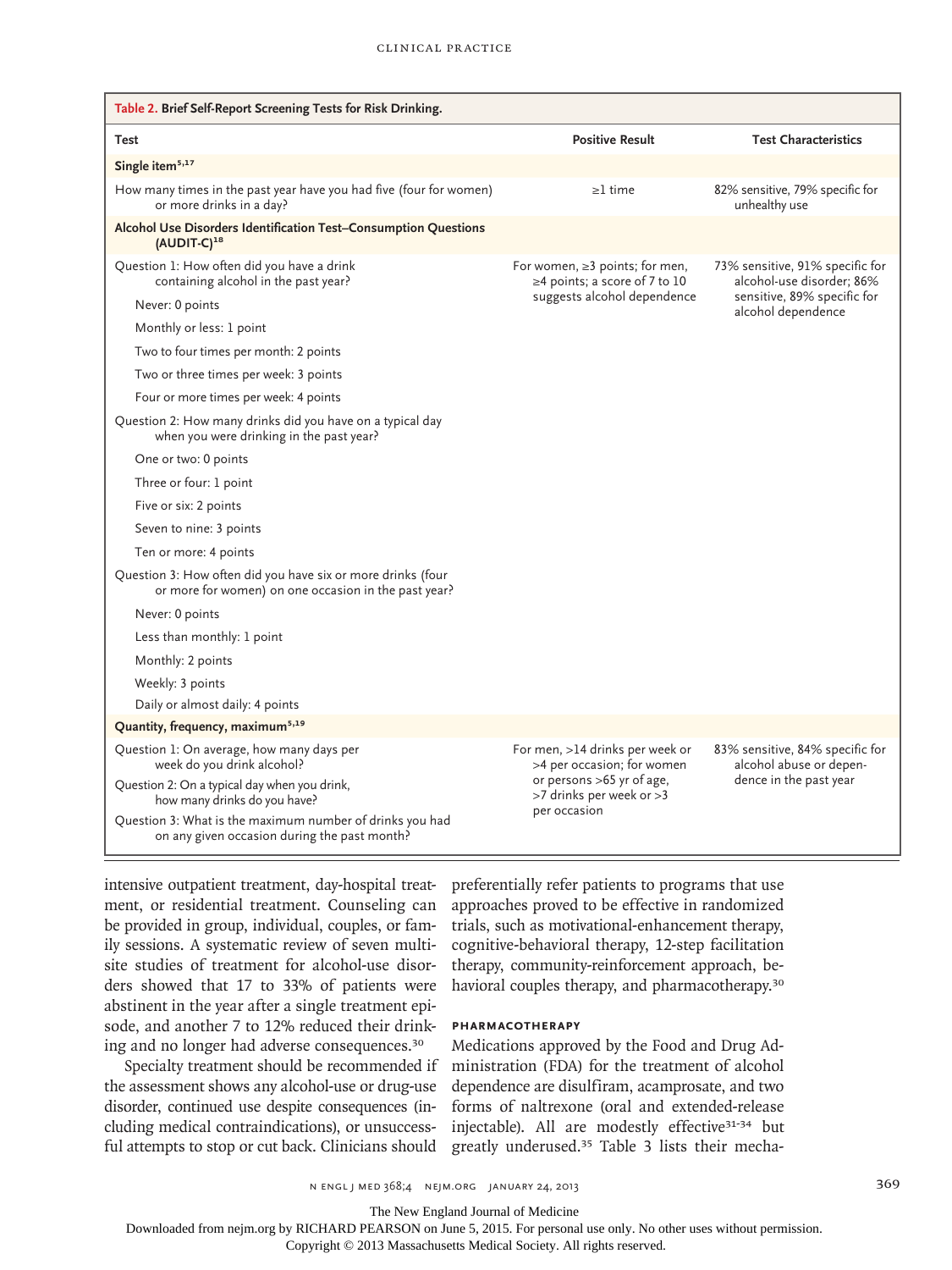|                          | Table 3. Medications for Alcohol Dependence.*                                                                                    |                                                                                                                                                                                                  |                                                                                                                                                                                                                                                                                                                                                                                      |                                                                                                                                                                                         |                                                                                                                                                                                                       |                                                                                                                |
|--------------------------|----------------------------------------------------------------------------------------------------------------------------------|--------------------------------------------------------------------------------------------------------------------------------------------------------------------------------------------------|--------------------------------------------------------------------------------------------------------------------------------------------------------------------------------------------------------------------------------------------------------------------------------------------------------------------------------------------------------------------------------------|-----------------------------------------------------------------------------------------------------------------------------------------------------------------------------------------|-------------------------------------------------------------------------------------------------------------------------------------------------------------------------------------------------------|----------------------------------------------------------------------------------------------------------------|
| Medication               | Action                                                                                                                           | Contraindications                                                                                                                                                                                | Precautions                                                                                                                                                                                                                                                                                                                                                                          | <b>Adverse Reactions</b>                                                                                                                                                                | Evidence of Efficacy                                                                                                                                                                                  | <b>Adult Dose</b>                                                                                              |
| Disulfiram               | flushing, sweating, nausea,<br>Inhibits intermediate metabo-<br>and tachycardia if patient<br>lism of alcohol, causing<br>drinks | treatment with metronida-<br>zole, coronary artery dis-<br>containing preparations,<br>disease, hypersensitivity<br>ease, severe myocardial<br>Use of alcohol or alcohol-<br>to rubber (thiuram) | ries; use caution if patient has<br>roidism, or renal impairment<br>disease, psychosis, diabetes<br>should avoid alcohol in diet,<br>or takes isoniazid, anticoag-<br>OTC medications, or toilet-<br>mellitus, epilepsy, hypothy-<br>phenytoin; pregnancy cate-<br>Monitor liver function; patient<br>cirrhosis, cerebrovascular<br>ulants, metronidazole, or<br>gory C <sup>+</sup> | Metallic taste, dermatitis, tran-Systematic review of 11 trials:<br>sient mild drowsiness, hepa-<br>totoxic effects, optic neuri-<br>tis, peripheral neuropathy,<br>psychotic reactions | of almost 4 when daily dos-<br>abstinence by a factor<br>ing was supervised <sup>31</sup><br>improved short-term                                                                                      | 250 mg by mouth daily (range,<br>125 to 500)                                                                   |
| Acamprosate              | Stabilizes glutamate and GABA Kidney disease with creatinine<br>systems                                                          | clearance of <30 ml/min                                                                                                                                                                          | dose if patient has moderate<br>ideation and behavior; preg-<br>nine clearance of 30-50 ml/<br>Evaluate renal function; adjust<br>min; use caution if patient<br>kidney disease with creati-<br>has depression or suicidal<br>nancy category C+                                                                                                                                      | Diarrhea, somnolence, rare<br>cases of suicidality                                                                                                                                      | increased number of days<br>abstinence, <sup>32</sup> but largest<br>multisite U.S. trial was<br>negative <sup>36</sup><br>of abstinence by 10%<br>Meta-analysis of 22 trials:<br>and doubled rate of | daily if creatinine clearance<br>666 mg by mouth three times<br>daily; 333 mg three times<br>$is 30-50$ ml/min |
| Oral naltrexone          | response to drinking<br>Blocks opioid receptors,<br>reduces reward in<br>and craving                                             | Current use of opioids, opioid<br>withdrawal, future need<br>acute hepatitis or liver<br>for opioid analgesics,<br>failure                                                                       | sia needed, larger doses are<br>depression is deeper, more<br>7-10 days; if opioid analge-<br>Patient must be opioid-free for<br>prolonged; offer bracelet or<br>wallet card to alert medical<br>required and respiratory<br>function; pregnancy cate-<br>personnel; monitor liver<br>gory C <sub>T</sub>                                                                            | headache, dizziness, fatigue,<br>somnolence, anxiety, precip-<br>itation of opioid withdrawal<br>hepatotoxic effects at high<br>Nausea, vomiting, anorexia,<br>doses                    | not increase abstinence <sup>33</sup><br>Meta-analysis of 50 trials: re-<br>drinking by 83% but did<br>duced short-term heavy                                                                         | 50 mg daily                                                                                                    |
| naltrexone<br>injectable | Extended-release Same as oral naltrexone, but<br>effects last 30 days                                                            | Same as oral naltrexone, plus<br>rash or infection at injec-<br>tion site                                                                                                                        | Same as oral naltrexone; use<br>caution if patient has a<br>bleeding disorder                                                                                                                                                                                                                                                                                                        | ty in rare cases, pneumonitis<br>infection, joint pain, muscle<br>aches, depression, suicidali-<br>Same as oral naltrexone, plus<br>injection-site reaction or                          | Randomized, placebo-controlled 380-mg gluteal intramuscular<br>trial: reduced heavy drinking<br>by 25% <sup>34</sup>                                                                                  | injection monthly                                                                                              |

The New England Journal of Medicine

Downloaded from nejm.org by RICHARD PEARSON on June 5, 2015. For personal use only. No other uses without permission.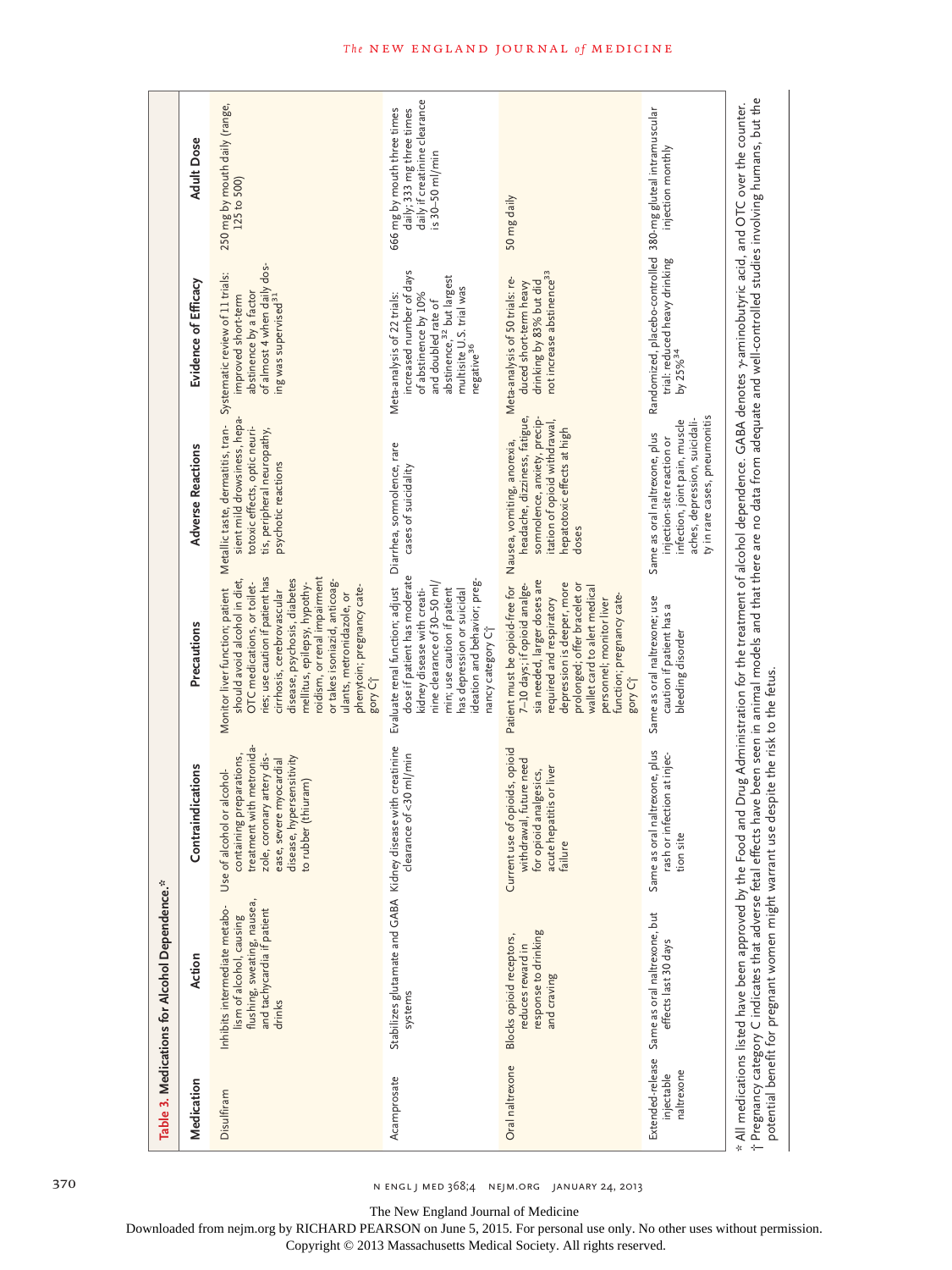nisms of action, recommended doses, and adverse effects.

Other agents may be effective but are not FDA-approved for alcohol dependence. Short-term randomized trials have shown improved rates of abstinence and reduced heavy drinking with topiramate (but with side effects including weight loss, dizziness, and neurocognitive problems, often leading to discontinuation),<sup>37</sup> reductions in recurrent drinking with selective serotonin-reuptake inhibitors in persons with later-onset alcohol dependence or concurrent depression,38,39 and reduced consumption with baclofen or ondansetron, the latter in persons with early-onset alcohol dependence.40 However, data from longer-term studies are needed to establish the effectiveness of these agents in patients with alcohol dependence.

### **Medical-Management Counseling**

Patients with alcohol dependence who do not access specialty treatment for any reason can be treated in the primary care setting with pharmacotherapy and brief medical-management counseling.36 Medical-management counseling includes providing feedback on changes in laboratory tests, medical conditions, and other consequences to increase motivation; recommending abstinence as the safest goal while allowing the patient to work toward it; monitoring and facilitating medication adherence; and encouraging the use of mutual support groups.<sup>5</sup> A large trial involving patients with alcohol dependence who had recently become abstinent showed that naltrexone with brief medical-management counseling resulted in a greater proportion of abstinence days than with more extensive counseling.<sup>36</sup>

## **Mutual Support Groups**

Randomized trials suggest that facilitating involvement in mutual support groups, such as AA, can reduce the risk of relapse.<sup>41</sup> Although the 12 steps of AA guide a process of self-improvement, observational research suggests that their main effect is to build social support for sobriety.<sup>42</sup> Patients who object to aspects of AA can be counseled regarding the benefits of attending sessions in order to meet sober people, obtain telephone numbers to call in case of craving or imminent drinking, and find a sponsor.<sup>43</sup>

# **Continuing Care**

Up to three quarters of patients have a relapse in the year after alcohol-use treatment.<sup>15,44,45</sup> Relapse risks are highest during the first 3 months of sobriety and around the 1-year anniversary.<sup>44</sup> Specialty "aftercare" offers low-intensity, longitudinal management that includes ongoing relapseprevention counseling and monitoring for relapse, but dropout is common. Generalist clinicians should also deliver continuing care.<sup>23</sup> The clinician should emphasize that care is not contingent on abstinence and should inquire at regular visits in a nonjudgmental manner about progress toward functional and treatment goals, medication adherence, attendance at specialty aftercare and mutual support groups, alcohol consumption, craving, triggers, and coping strategies. Randomized trials have suggested that providing feedback regarding objective health improvements (e.g., graphing baseline and serial serum γ-glutamyltransferase levels and reviewing the plot with the patient) can reduce drinking and possibly mortality.46,47 Alcohol biomarkers may be useful as motivational tools and indicators of relapse. Randomized studies have shown that supportive telephone monitoring and brief counseling can reduce recurrent drinking.<sup>48</sup>

## AREAS OF UNCERTAINTY

Although annual screening is recommended,<sup>5</sup> whether a different screening interval would be more effective is unknown. Brief interventions have uncertain effectiveness for heavier drinkers<sup>49</sup> and in the acute care setting.50 Simple advice might be as effective.51 The usefulness of ultra-brief and computer-based interventions requires further study.52 Whether a strategy of screening, brief intervention, and referral for treatment works for persons with alcohol dependence is uncertain, and predicting which of them can cut back successfully remains a challenge.53,54 The effectiveness of efforts by primary care clinicians to promote and monitor remission is also unknown. Medications for alcohol dependence have shortterm efficacy, but long-term effectiveness remains undetermined. Chronic, severe dependence is often resistant to existing interventions, and effective strategies are needed to engage and treat patients with refractory alcohol dependence.

#### Guidelines

The U.S. Preventive Services Task Force gives a grade B recommendation (fair evidence that the benefit outweighs the harm) for screening and

The New England Journal of Medicine

Downloaded from nejm.org by RICHARD PEARSON on June 5, 2015. For personal use only. No other uses without permission.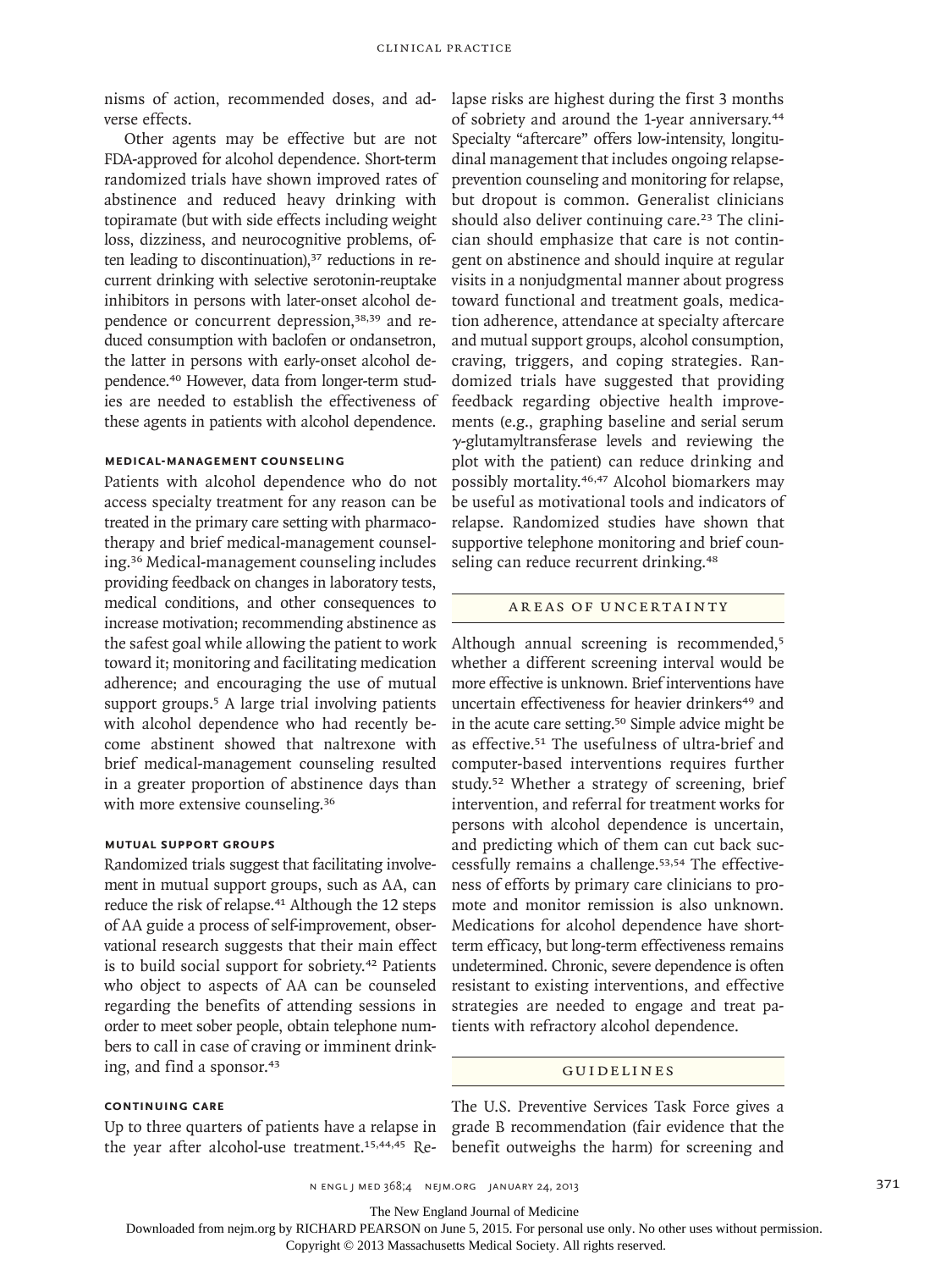brief interventions for high-risk alcohol use in adult primary care settings.<sup>55</sup> The NIAAA clinician's guide includes an algorithm for alcohol screening, brief intervention, and referral for specialty treatment, as well as a guideline on the use of FDA-approved medications for alcohol dependence.<sup>5</sup> The recommendations in this article are consistent with those guidelines.

## CONCLUSIONS AND R ecommendations

Adults should be screened annually for risk drinking with the use of a validated measure of alcohol consumption. For risk drinkers, the assessment should determine the consumption pattern, consequences of alcohol use, alcoholrelated health problems, and readiness to change drinking. Brief interventions can reduce alcohol consumption and adverse consequences in risk drinkers without alcohol dependence. Most patients with any substance-use disorder, with continued drinking despite consequences, or with unsuccessful attempts to cut back should be referred to specialty treatment programs and mutual help groups. Primary care clinicians should provide effective pharmacotherapy plus brief medical-management counseling, especially for patients who do not obtain specialty care. Given

the safety profiles of naltrexone and acamprosate, either agent is recommended, though disulfiram can be considered if the patient has an abstinence goal, someone to supervise dosing, and no contraindications.

Although the patient in the vignette is considered to be in "full, sustained remission"4 (i.e., he has had no adverse consequences for >12 months) and should be lauded for cutting down on his use of alcohol, he should understand that he continues to be at risk for relapse. He should be counseled that abstinence remains his safest option,45 because only about 1 in 10 men with alcohol dependence can maintain controlled drinking over the long term.<sup>13</sup> The clinician should inquire at regular follow-up visits about his alcohol consumption; its consequences and related health problems; attendance at specialty aftercare and mutual support groups; progress toward functional goals; craving, triggers, and coping strategies; and readiness to consider further reductions in drinking.

The views expressed in this article are those of the author and do not necessarily reflect the position or policy of the Department of Veterans Affairs or the U.S. government.

Disclosure forms provided by the author are available with the full text of this article at NEJM.org.

I thank Richard Saitz for helpful comments on earlier drafts of the manuscript.

#### **References**

**1.** Bouchery EE, Harwood HJ, Sacks JJ, Simon CJ, Brewer RD. Economic costs of excessive alcohol consumption in the U.S., 2006. Am J Prev Med 2011;41:516-24. **2.** Alcohol-related disease impact (ARDI). Atlanta: Center for Disease Control and Prevention, 2008 (http://www.cdc.gov/ alcohol/ardi.htm).

**3.** Grant BF, Dawson DA, Stinson FS, Chou SP, Dufour MC, Pickering RP. The 12-month prevalence and trends in DSM-IV alcohol abuse and dependence: United States, 1991-1992 and 2001-2002. Drug Alcohol Depend 2004;74:223-34.

**4.** Diagnostic and statistical manual of mental disorders, 4th ed., text revision. Washington, DC: American Psychiatric Association, 2000.

**5.** National Institute on Alcohol Abuse and Alcoholism. Helping patients who drink too much: a clinician's guide. Rockville, MD: Department of Health and Human Services, National Institutes of Health, 2007 (http://pubs.niaaa.nih.gov/ publications/Practitioner/CliniciansGuide 2005/clinicians\_guide.htm).

**6.** Saha TD, Chou SP, Grant BF. Toward an alcohol use disorder continuum using item response theory: results from the National Epidemiologic Survey on Alcohol and Related Conditions. Psychol Med 2006;36:931-41.

**7.** Rehm J, Room R, Graham K, Monteiro M, Gmel G, Sempos CT. The relationship of average volume of alcohol consumption and patterns of drinking to burden of disease: an overview. Addiction 2003;98:1209-28.

**8.** Dawson DA, Li TK, Grant BF. A prospective study of risk drinking: at risk for what? Drug Alcohol Depend 2008;95: 62-72.

**9.** Hasin DS, Fenton MC, Beseler C, Park JY, Wall MM. Analyses related to the development of DSM-5 criteria for substance use related disorders: 2. Proposed DSM-5 criteria for alcohol, cannabis, cocaine and heroin disorders in 663 substance abuse patients. Drug Alcohol Depend 2012;122: 28-37.

**10.** Naimi TS, Brown DW, Brewer RD, et al. Cardiovascular risk factors and confounders among nondrinking and moderate-drinking U.S. adults. Am J Prev Med 2005;28:369-73.

**11.** Bagnardi V, Rota M, Botteri E, et al. Light alcohol drinking and cancer: a metaanalysis. Ann Oncol 2012 August 21 (Epub ahead of print).

**12.** Dawson DA, Grant BF, Stinson FS, Chou PS, Huang B, Ruan WJ. Recovery from DSM-IV alcohol dependence: United States, 2001-2002. Addiction 2005;100: 281-92.

**13.** Vaillant GE. A 60-year follow-up of alcoholic men. Addiction 2003;98:1043-51.

**14.** Boschloo L, Vogelzangs N, van den Brink W, Smit JH, Beekman AT, Penninx BW. Predictors of the 2-year recurrence and persistence of alcohol dependence. Addiction 2012;107:1639-40.

**15.** Moos RH, Moos BS. Rates and predictors of relapse after natural and treated remission from alcohol use disorders. Addiction 2006;101:212-22.

**16.** Cohen E, Feinn R, Arias A, Kranzler HR. Alcohol treatment utilization: findings from the National Epidemiologic

372 **N ENGL J MED 368;4 NEIM.ORG JANUARY 24, 2013** 

The New England Journal of Medicine

Downloaded from nejm.org by RICHARD PEARSON on June 5, 2015. For personal use only. No other uses without permission.